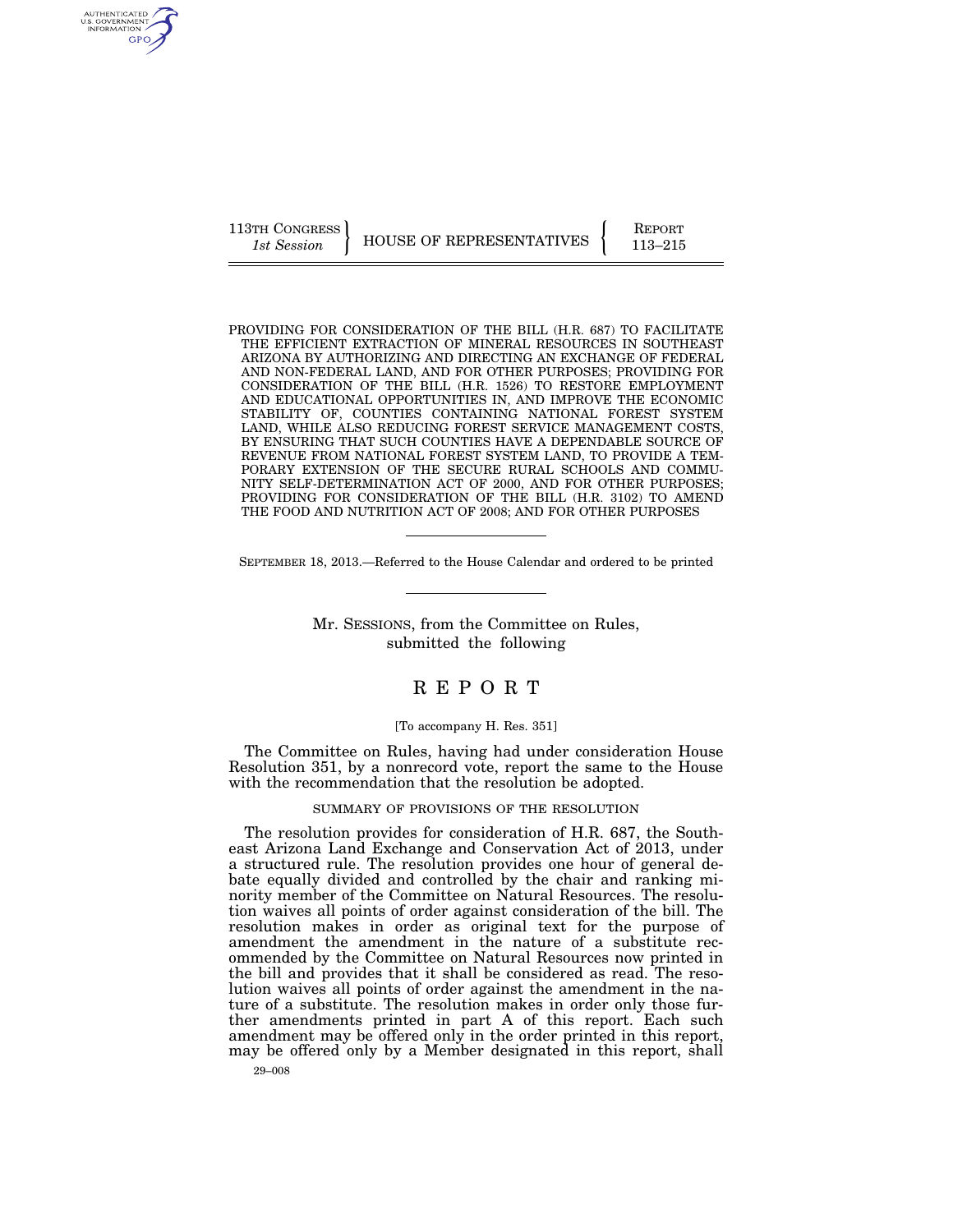be considered as read, shall be debatable for the time specified in this report equally divided and controlled by the proponent and an opponent, shall not be subject to amendment, and shall not be subject to a demand for division of the question in the House or in the Committee of the Whole. The resolution waives all points of order against the amendments printed in part A of this report. The resolution provides one motion to recommit with or without instructions.

Section 2 of the resolution provides for consideration of H.R. 1526, the Restoring Healthy Forests for Healthy Communities Act, under a structured rule. The resolution provides one hour of general debate equally divided and controlled by the chair and ranking minority member of the Committee on Natural Resources. The resolution waives all points of order against consideration of the bill. The resolution provides that an amendment in the nature of a substitute consisting of the text of Rules Committee print 113–21, modified by the amendment printed in part B of the Rules Committee report, shall be considered as adopted and the bill, as amended, shall be considered as read. The resolution waives all points of order against provisions in the bill, as amended. The resolution makes in order only those further amendments printed in part C of this report. Each such amendment may be offered only in the order printed in this report, may be offered only by a Member designated in this report, shall be considered as read, shall be debatable for the time specified in this report equally divided and controlled by the proponent and an opponent, shall not be subject to amendment, and shall not be subject to a demand for division of the question in the House or in the Committee of the Whole. The resolution waives all points of order against the amendments printed in part C of this report. The resolution provides one motion to recommit with or without instructions.

Section 3 of the resolution provides for consideration of H.R. 3102, the Nutrition Reform and Work Opportunity Act of 2013, under a closed rule. The resolution provides one hour of debate equally divided and controlled by the chair and ranking minority member of the Committee on Agriculture. The resolution waives all points of order against consideration of the bill. The resolution waives all points of order against provisions in the bill. The resolution provides for one motion to recommit.

#### EXPLANATION OF WAIVERS

Although the resolution waives all points of order against consideration of H.R. 687, the Committee is not aware of any points of order. The waiver is prophylactic in nature.

Although the resolution waives all points of order against the amendment in the nature of a substitute to H.R. 687 made in order as original text, the Committee is not aware of any points of order. The waiver is prophylactic in nature.

Although the resolution waives all points of order against the amendments printed in part A of this report, the Committee is not aware of any points of order. The waiver is prophylactic in nature.

Although the resolution waives all points of order against consideration of H.R. 1526, the Committee is not aware of any points of order. The waiver is prophylactic in nature.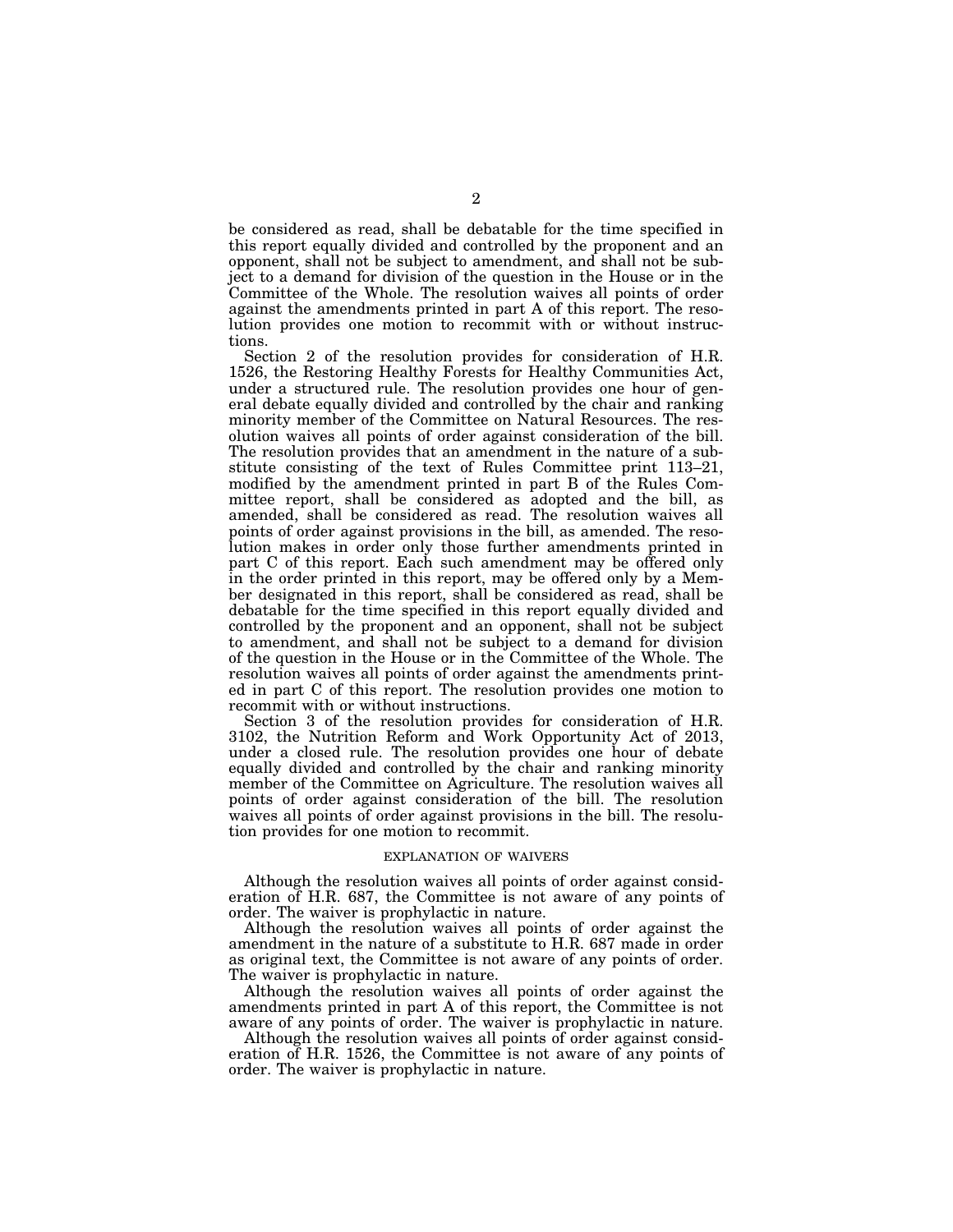The waiver of all points of order against provisions in H.R. 1526, as amended, includes a waiver of clause 4 of rule XXI, which prohibits a bill or joint resolution carrying an appropriation from being reported by a committee not having jurisdiction to report appropriations. Provisions contained in section 501 of the bill as reported by the Committee on Natural Resources fall within the jurisdiction of the Committee on Appropriations.

Although the resolution waives all points of order against the amendments printed in part C of this report, the Committee is not aware of any points of order. The waiver is prophylactic in nature.

Although the resolution waives all points of order against consideration of H.R. 3102, the Committee is not aware of any points of order. The waiver is prophylactic in nature.

Although the resolution waives all points of order against provisions in H.R. 3102, the Committee is not aware of any points of order. The waiver is prophylactic in nature.

## COMMITTEE VOTES

The results of each record vote on an amendment or motion to report, together with the names of those voting for and against, are printed below:

## *Rules Committee record vote No. 69*

Motion by Mr. McGovern to report H.R. 687, H.R. 1526, and H.R. 3102 each an open rule. Defeated: 3–9

| <b>Majority Members</b> | Vote | <b>Minority Members</b> | Vote |
|-------------------------|------|-------------------------|------|
|                         | Nav  |                         | Yea  |
|                         | Nav  |                         | Yea  |
|                         | Nav  |                         | Yea  |
|                         | Nav  |                         |      |
|                         | Nay  |                         |      |
|                         | Nav  |                         |      |
|                         | Nav  |                         |      |
|                         | Nav  |                         |      |
|                         | Nav  |                         |      |
|                         |      |                         |      |

## *Rules Committee record vote No. 70*

Motion by Mr. McGovern to make in order and provide the appropriate waivers for amendment #2 to H.R. 3102, offered by Representative Connolly (VA), which prohibits Members of Congress or their spouses from receiving benefits or subsidies from any agricultural program. Defeated: 3–9

| Vote                            | <b>Minority Members</b> | Vote              |
|---------------------------------|-------------------------|-------------------|
| Nav<br>Nav<br>Nav<br>Nav<br>Nav |                         | Yea<br>Yea<br>Yea |
| Nav<br>Nav<br>Nav<br>Nav        |                         |                   |
|                                 |                         |                   |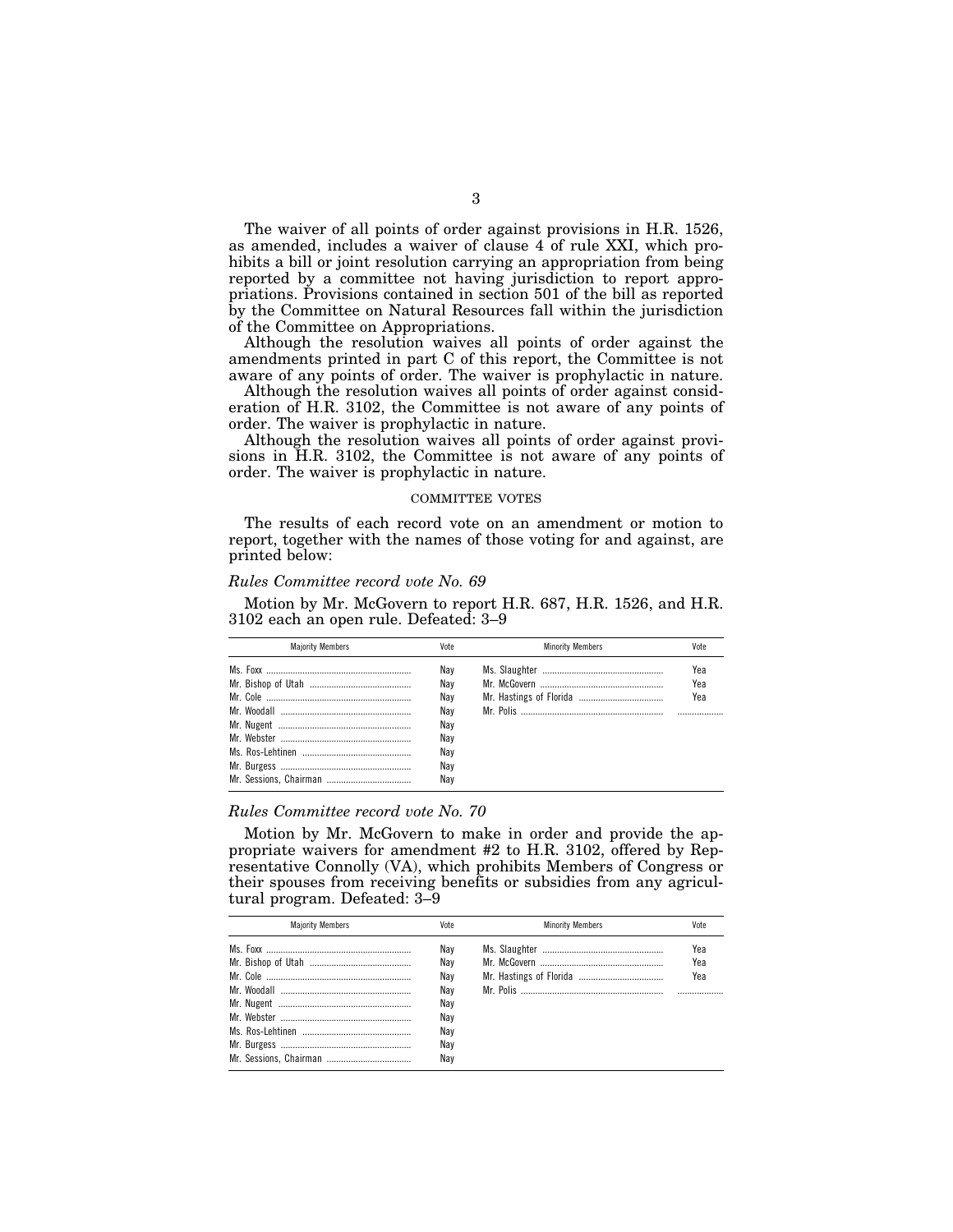## *Rules Committee record vote No. 71*

Motion by Mr. Hastings of Florida to make in order and provide the appropriate waivers for amendment #4 to H.R. 3102, offered by Representative Conyers Jr. (MI) and Representative Lee (CA), which provides a one year extension of the thirteen percent benefits increase from the 2009 American Recovery and Restoration Act through the 2014 Fiscal Year. Defeated: 3–9

| <b>Maiority Members</b> | Vote | <b>Minority Members</b> | Vote |
|-------------------------|------|-------------------------|------|
|                         | Nav  |                         | Yea  |
|                         | Nav  |                         | Yea  |
|                         | Nav  |                         | Yea  |
|                         | Nav  |                         |      |
|                         | Nav  |                         |      |
|                         | Nay  |                         |      |
|                         | Nay  |                         |      |
|                         | Nav  |                         |      |
|                         | Nav  |                         |      |

## SUMMARY OF THE AMENDMENTS TO H.R. 687 IN PART A MADE IN ORDER

1. Grijalva (AZ): Guarantees the jobs this mine does create benefit the local community by requiring that the Remote Operating Center be located in the town of Superior, Arizona or an adjacent mining community. (10 minutes)

2. Luján (NM): Requires the Secretary to remove Native American sacred and cultural sites from the conveyance in consultation with affected Indian Tribes. (10 minutes)

3. Napolitano (CA): Protects water quality and water quantity for the people living and working near this proposed mine, given estimates that mining operations will consume the equivalent of the annual water supply for 20,000 homes. (10 minutes)

## SUMMARY OF THE AMENDMENT TO H.R. 1526 IN PART B CONSIDERED AS ADOPTED

Hastings, Doc (WA): Makes a number of technical corrections throughout the legislation and addresses a number of issues with the implementation of community forest demonstration areas.

#### SUMMARY OF THE AMENDMENTS TO H.R. 1526 IN PART C MADE IN ORDER

1. Daines (MT): Protect forest reserve projects from delay by precluding Court-issued injunctions based on alleged violations of procedural requirements in selecting, planning, or analyzing the project. (10 minutes)

2. Daines (MT): Requires the Secretary to submit to Congress an annual report specifying for each Forest Reserve Revenue Area the annual volume requirement in effect for that fiscal year, the volume of board feet actually harvested, the average cost of preparation of timber sales, the revenues generated from such sales, the amount of receipts distributed to each beneficiary county. Restricts the length of this report to one page. (10 minutes)

3. McClintock (CA), McCarthy, Kevin (CA), LaMalfa (CA), Denham (CA): Waives judicial review on any timber salvage project resulting from a wildfire occurring in 2013. (10 minutes)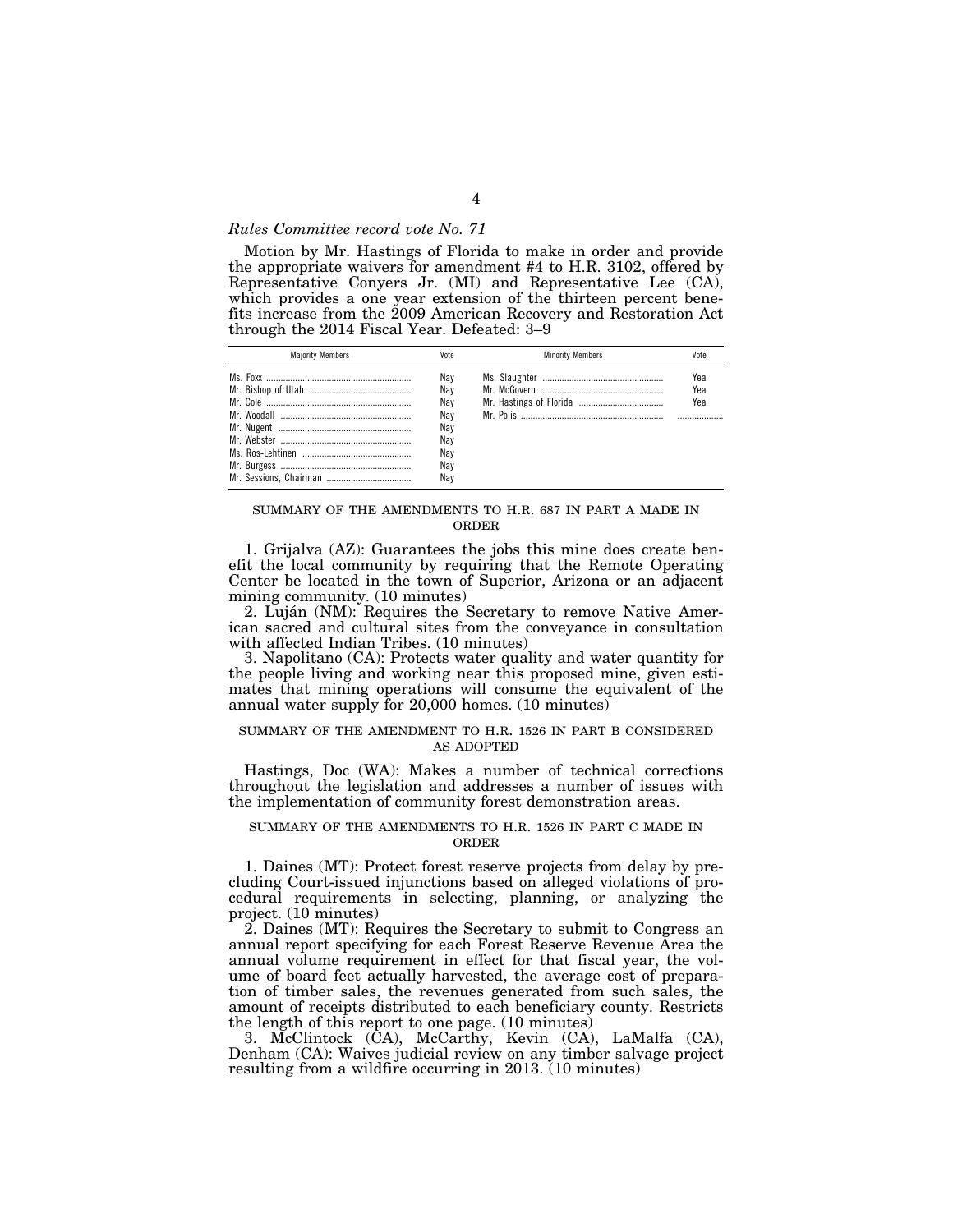4. Smith, Jason (MO), Luetkemeyer (MO), Long (MO): Puts a moratorium on the use of prescribed fires in the Mark Twain National Forest until the Secretary of Agriculture submits a report to Congress on the economic impacts of these fires. The amendment does not prohibit the use of prescribed fire as part of wildfire suppression activities. (10 minutes)

5. McClintock (CA): Prohibits the U.S. Forest Service from removing any roads or trails unless there has been a specific decision, which included adequate and appropriate public involvement, to decommission the specific road or trail in question. (10 minutes)

6. LaMalfa (CA): Limits the Department of Justice efforts to seek damages beyond actual damage to property, public lands and firefighting and restoration costs in states with laws limiting such damages. (10 minutes)

7. LaMalfa (CA): Streamlines the U.S. Forest Service's post-wildfire efforts by including reforestation, site rehabilitation and salvage operations as eligible to be conducted as a part of suppression efforts and adds funding flexibility for such work. (10 minutes)

## PART A—TEXT OF AMENDMENTS TO H.R. 687 MADE IN ORDER

## 1. AN AMENDMENT TO BE OFFERED BY REPRESENTATIVE GRIJALVA OF ARIZONA OR HIS DESIGNEE, DEBATABLE FOR 10 MINUTES

At the end of section 4 (page 14, after line 14), add the following new subsection:

(k) REQUIRING MINING PLAN FOR CONVEYED FEDERAL LANDS TO SUPPORT LOCAL WORKFORCE.—As an additional condition of the land exchange under this Act, and to ensure compliance with the findings and purpose of this Act specified in section 2, Resolution Copper shall agree—

(1) to locate in the town of Superior, Arizona, or a contiguous, neighboring mining community the remote operation center for mining operations on the Federal land; and

(2) to maintain such remote operation center for the duration of the mining operations on the Federal land.

2. AN AMENDMENT TO BE OFFERED BY REPRESENTATIVE LUJÁN OF NEW MEXICO OR HIS DESIGNEE, DEBATABLE FOR 10 MINUTES

Page 14, after line 14, insert the following new subsection:

(k) EXCLUSION OF NATIVE AMERICAN SACRED AND CULTURAL SITES.—The Federal land to be conveyed under this section shall not include any Native American sacred or cultural site, whether surface or subsurface, and the Secretary shall modify the map referred to in section 3(2) to exclude all such sacred and cultural sites, as identified by the Secretary in consultation with affected Indian tribes to determine appropriate measures necessary to protect and preserve sacred and cultural sites. Nothing in this Act shall limit access of affected tribes to these sacred and cultural sites.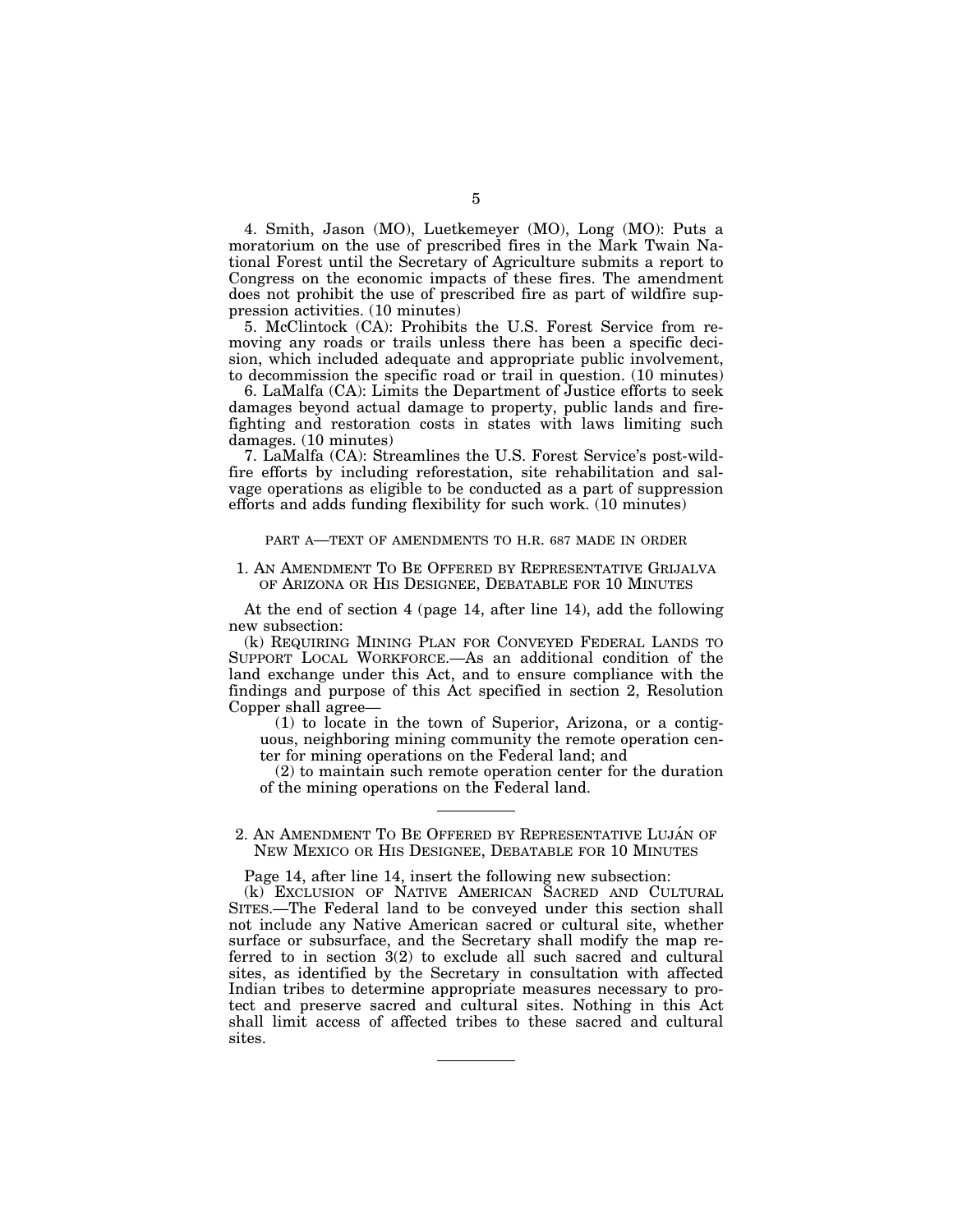3. AN AMENDMENT TO BE OFFERED BY REPRESENTATIVE NAPOLI-TANO OF CALIFORNIA OR HER DESIGNEE, DEBATABLE FOR 10 MIN-**ITTES** 

At the end of the bill (page 25, after line 12), add the following new section:

#### **SEC. 10. SAVINGS CLAUSE.**

Nothing in this Act shall be construed to affect any other provision of law protecting water quality and availability.

## PART B—TEXT OF AMENDMENT TO H.R. 1526 CONSIDERED AS ADOPTED

Page 13, strike lines 14 through 19, and insert the following:

(d) APPLICATION OF LAND AND RESOURCE MANAGEMENT PLAN.— The Secretary may modify the standards and guidelines contained in the land and resource management plan for the unit of the National Forest System in which the covered forest reserve project will be carried out as necessary to achieve the requirements of

Page 44, line 2, strike "60 days" and insert "90 days".

Page 104, line 23, strike "title" and insert "subtitle".

Page 107, line 2, strike ''Council Creek Land Conveyance'' and insert "Canyon Mountain Land Conveyance".

Page 107, line 16, strike "180 days" and insert "one year".

Page 109, lines 6 and 7, strike "commercial forestry activity" and insert ''forest management activity''.

Page 110, line 7, strike "180 days" and insert "one year".

Page 111, lines 21 and 22, strike "commercial forestry activity" and insert ''forest management activity''.

Page 114, line 4, strike "law" and insert "statute".

Page 114, line 12, insert after the period the following: ''If the unit of the National Forest System in which a community forest demonstration area is being established contains more than 5,000,000 acres, the community forest demonstration area may include 900,000 or more acres of National Forest System land.''.

Page 114, strike lines 13 through 17, and insert the following:

(2) MANAGEMENT LAW OR BEST MANAGEMENT PRACTICES RE-QUIREMENT.—A community forest demonstration area may be established in a State only if the State—

(A) has a forest practices law applicable to State or privately owned forest land in the State; or

(B) has established silvicultural best management practices or other regulations for forest management practices related to clean water, soil quality, wildlife or forest health.

Page 115, line 19, strike "2,000,000 acres" and insert "4,000,000 acres''.

Page 121, line 21, strike "223.48 of title 36" and insert "subpart" F of part 223 of title 36''.

Page 125, lines 9 and 10, strike "No later than February 2014" and insert ''During the month of February 2015''.

Page 125, strike lines 16 through 25, and insert the following:

(b) COUNTIES THAT WERE ELIGIBLE FOR DIRECT COUNTY PAY-MENTS.

(1) TOTAL AMOUNT AVAILABLE FOR PAYMENTS.—During the month of February 2015, the Secretary of the Interior shall dis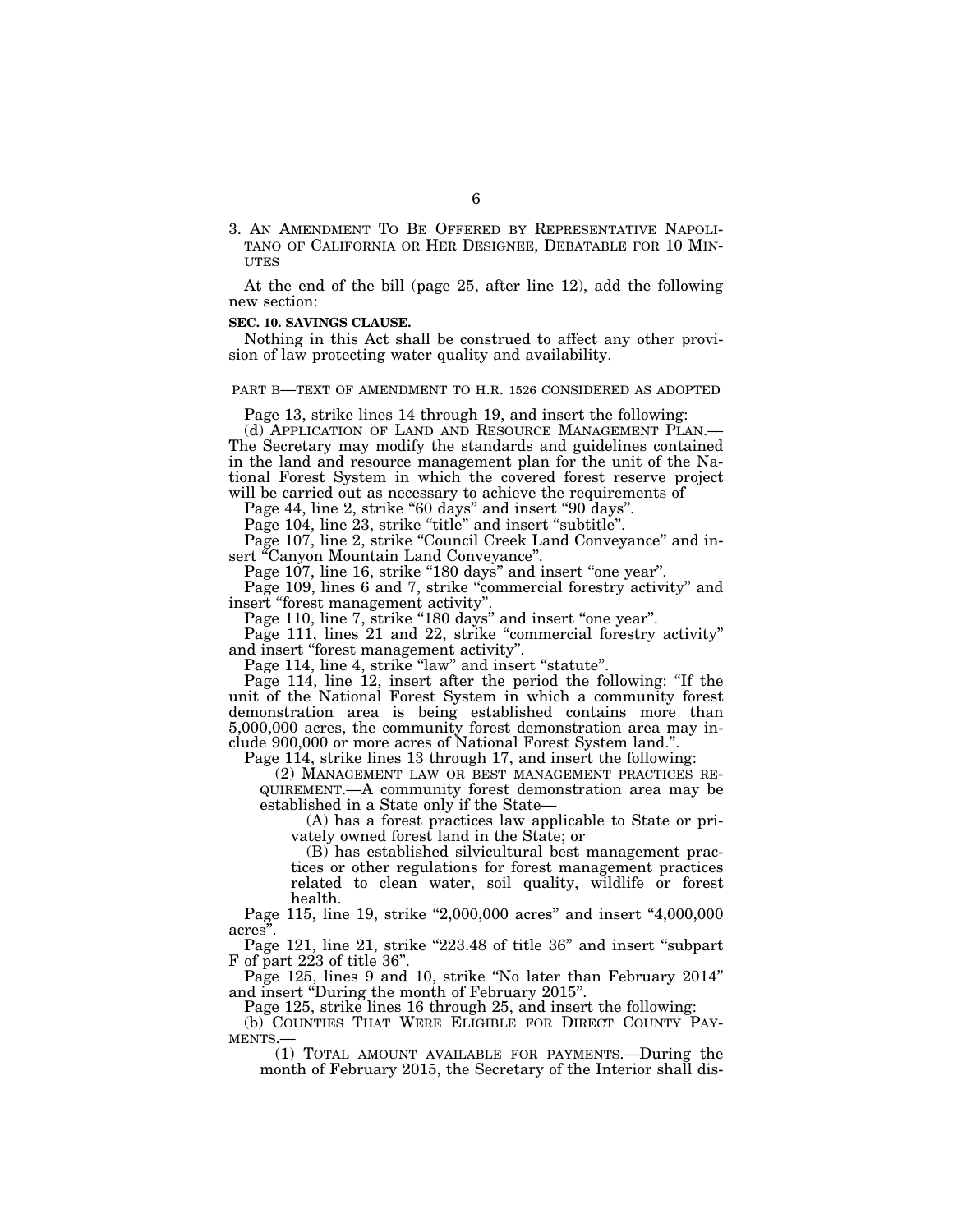tribute to all counties that received a payment for fiscal year 2010 under subsection (a)(2) of section 102 of the Secure Rural Schools and Community Self-Determination Act of 2000 (16 U.S.C. 7112) payments in a total amount equal to the difference between—

(A) the total amount distributed to all such counties for fiscal year 2010 under subsection  $(c)(1)$  of such section; and  $(B)$  \$27,000,000.

(2) COUNTY SHARE.—From the total amount determined under paragraph (1), each county described in such paragraph shall receive, during the month of February 2015, an amount that bears the same proportion to the total amount made available under such paragraph as that county's payment for fiscal year 2010 under subsection  $(c)(1)$  of section 102 of the Secure Rural Schools and Community Self-Determination Act of 2000 (16 U.S.C. 7112) bears to the total amount distributed to all such counties for fiscal year 2010 under such subsection.

Page 125, after line 25, add the following:

(c) EFFECT ON 25-PERCENT AND 50-PERCENT PAYMENTS.—A county that receives a payment made under subsection (a) or (b) may not receive a 25-percent payment or 50-percent payment (as those terms are defined in section 3 of the Secure Rural Schools and Community Self-Determination Act of 2000 (16 U.S.C. 7102)) for fiscal year 2015.

Page 129, line 22, strike "Section" and insert "Effective October 1, 2014, section''.

#### PART C—TEXT OF AMENDMENTS TO H.R. 1526 MADE IN ORDER

1. AN AMENDMENT TO BE OFFERED BY REPRESENTATIVE DAINES OF MONTANA OR HIS DESIGNEE, DEBATABLE FOR 10 MINUTES

Page 16, line 7, insert before the period the following: ", except that a court of the United States may not issue a restraining order, preliminary injunction, or injunction pending appeal covering a covered forest reserve project in response to an allegation that the Secretary violated any procedural requirement applicable to how the project was selected, planned, or analyzed''.

## 2. AN AMENDMENT TO BE OFFERED BY REPRESENTATIVE DAINES OF MONTANA OR HIS DESIGNEE, DEBATABLE FOR 10 MINUTES

At the end of title I, page 17, after line 23, add the following new section:

#### **SEC. 106. ANNUAL REPORT.**

(a) REPORT REQUIRED.—Not later than 60 days after the end of each fiscal year, the Secretary shall submit to Congress an annual report specifying the annual volume requirement in effect for that fiscal year for each Forest Reserve Revenue Area, the volume of board feet actually harvested for each Forest Reserve Revenue Area, the average cost of preparation for timber sales, the forest reserve revenues generated from such sales, and the amount of receipts distributed to each beneficiary county.

(b) FORM OF REPORT.—The information required by subsection (a) to be provided with respect to a Forest Reserve Revenue Area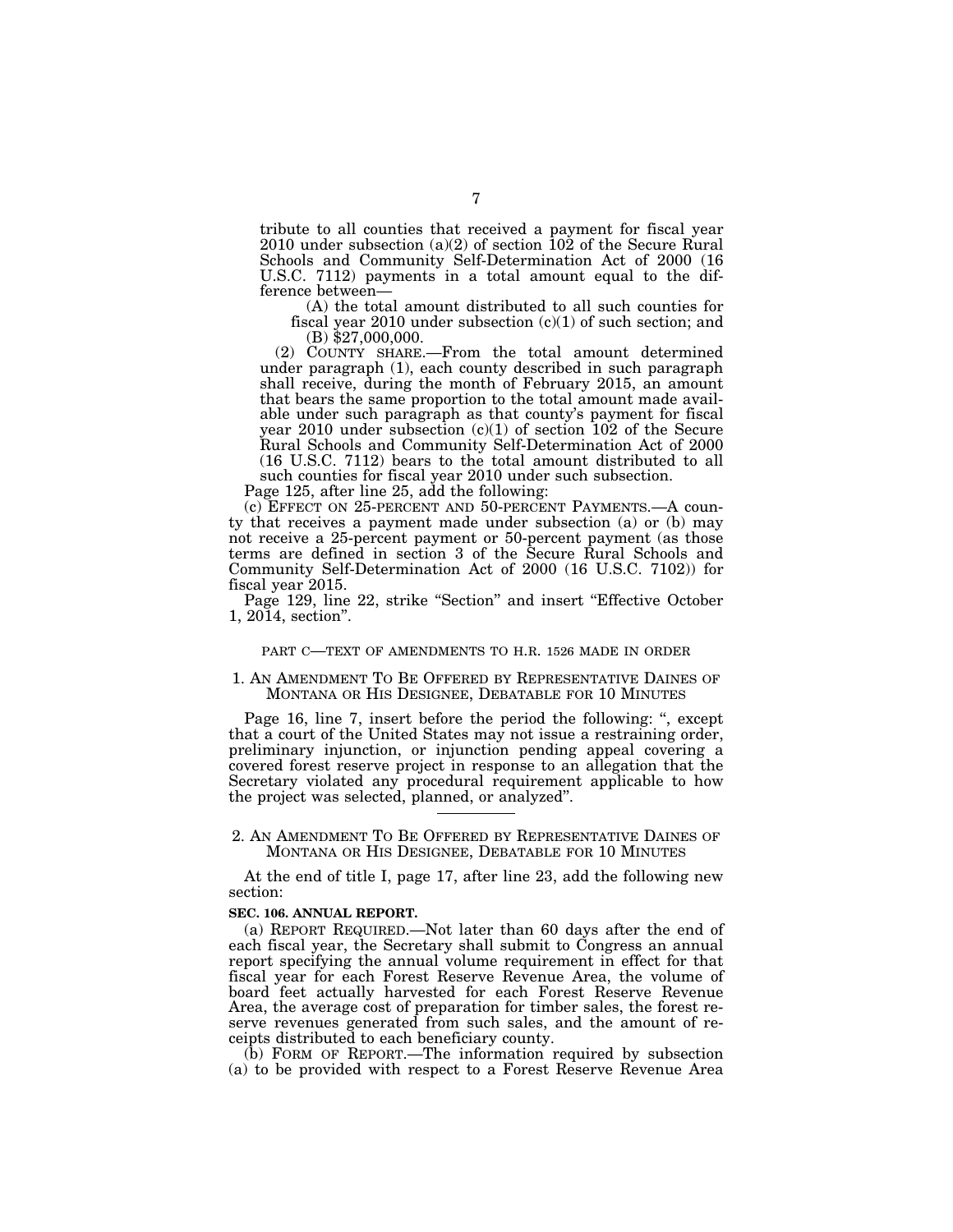shall be presented on a single page. In addition to submitting each report to Congress, the Secretary shall also make the report available on the website of the Forest Service.

3. AN AMENDMENT TO BE OFFERED BY REPRESENTATIVE MCCLIN- TOCK OF CALIFORNIA OR HIS DESIGNEE, DEBATABLE FOR 10 MIN- UTES

Page 23, line 10, add after the period the following new sentence: ''In addition, if the primary purpose of a hazardous fuel reduction project or a forest health project under this title is the salvage of dead, damaged, or down timber resulting from wildfire occurring in 2013, the hazardous fuel reduction project or forest health project, and any decision of the Secretary concerned in connection with the project, shall not be subject to judicial review or to any restraining order or injunction issued by a United States court.''.

## 4. AN AMENDMENT TO BE OFFERED BY REPRESENTATIVE SMITH OF MISSOURI OR HIS DESIGNEE, DEBATABLE FOR 10 MINUTES

At the end of title II (page 26, after line 22), add the following new section:

# **SEC. 207. MORATORIUM ON USE OF PRESCRIBED FIRE IN MARK TWAIN NATIONAL FOREST, MISSOURI, PENDING REPORT.**

(a) MORATORIUM.—Except as provided in subsection (b), the Secretary of Agriculture may not conduct any prescribed fire in Mark Twain National Forest, Missouri, under the Collaborative Forest Landscape Restoration Project until the report required by subsection (c) is submitted to Congress.

(b) EXCEPTION FOR WILDFIRE SUPPRESSION.—Subsection (a) does not prohibit the use of prescribed fire as part of wildfire suppression activities.

(c) REPORT REQUIRED.—Not later than one year after the date of the enactment of this Act, the Secretary of Agriculture shall submit to Congress a report containing an evaluation of recent and current Forest Service management practices for Mark Twain National Forest, including lands in the National Forest enrolled, or under consideration for enrollment, in the Collaborative Forest Landscape Restoration Project to convert certain lands into shortleaf pine-oak woodlands, to determine the impact of such management practices on forest health and tree mortality. The report shall specifically address—

(1) the economic costs associated with the failure to utilize hardwoods cut as part of the Collaborative Forest Landscape Restoration Project and the subsequent loss of hardwood production from the treated lands in the long term;

(2) the extent of increased tree mortality due to excessive heat generated by prescribed fires;

(3) the impacts to water quality and rate of water run off due to erosion of the scorched earth left in the aftermath of the prescribed fires; and

(4) a long-term plan for evaluation of the impacts of prescribed fires on lands previously burned within the Eleven Point Ranger District.